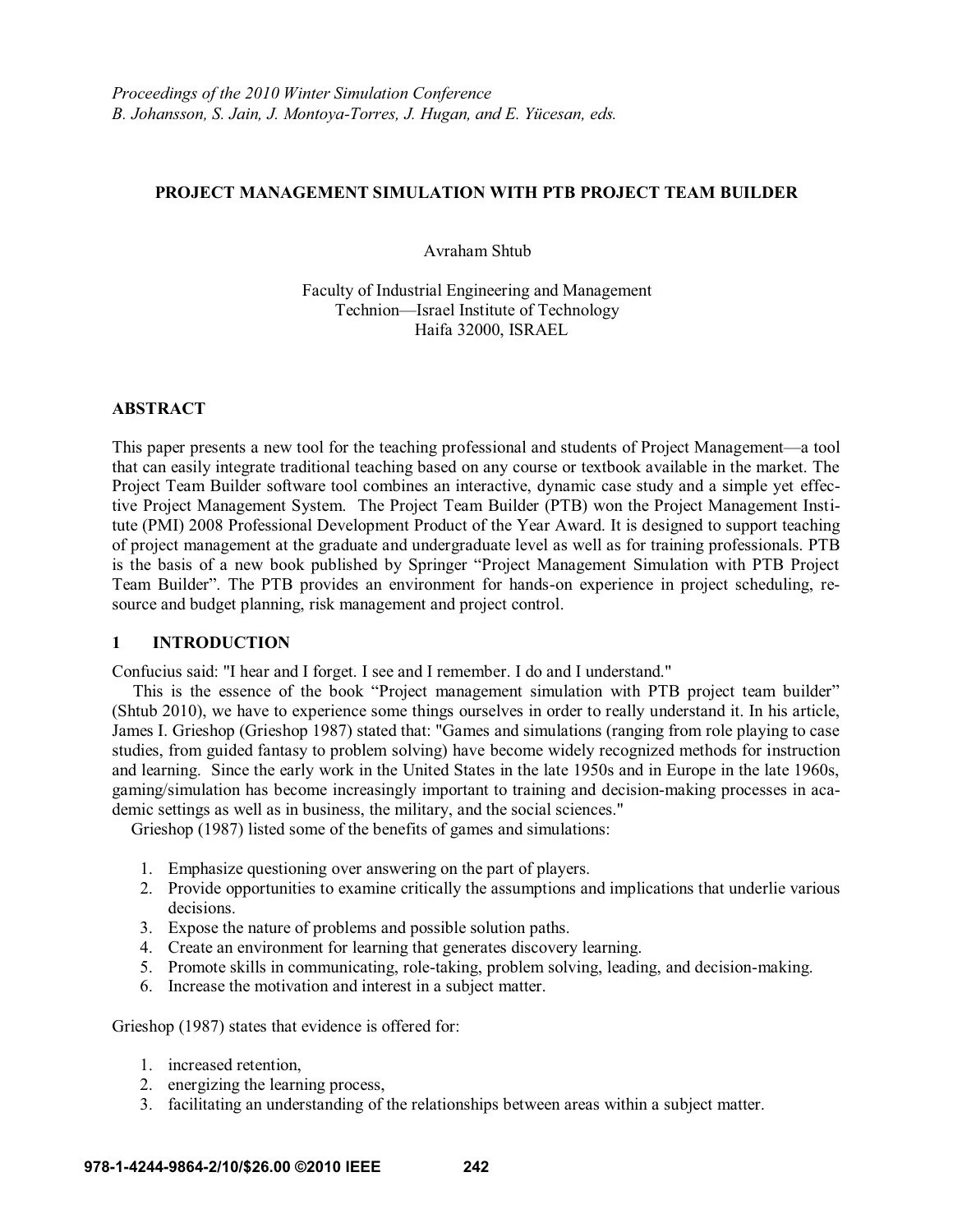Since the publication of Grieshop's work in 1987, simulation has been used for training in a wide range of fields: in Engineering (*IJEE* 2009), in management of quality, in supply chain management (Knoppen and Sáenz 2007), and in process re-engineering (Smeds and Riis 1998, Thoben et al. 2007). Empirical research (Millians 1999, Ruben 1999, Randel et al. 1992, Meijer et al. 2006, 569–583) expanded our knowledge of this training approach presenting new ways of understanding and implementing simulation for training. Today it is widely accepted that learning through simulation is based on three pillars (Keys 1976, Kolb 1984, Kirby 1992):

- 1. learning from content the dissemination of new ideas, principles, or concepts.
- 2. learning from experience an opportunity to apply content.
- 3. learning from feedback the result of actions taken and the relationship between the actions and performance.

A well designed simulator supports a process of action-based learning. Instead of talking about different ways of doing things, simulators offer an opportunity to try different ways of doing things without risking the consequences of doing so in the real world.

Simulators create an environment that requires the participant to be involved in a meaningful task. The source of learning is what the participants do rather than what they are told by the trainer.

Thompson, Purdy and Fandt (1997) list the advantages of using simulations as a learning tool:

- 1. Simulators are characterized as tools enabling the acquisition of practical experience and accep tance of an immediate response of the learned system to the user's decisions and actions.
- 2. Simulators offer a realistic model of the interdependence of decisions that the trainee makes.
- 3. Simulation-based training reduces the gaps between the learning environment and the "real" environment.
- 4. Simulators facilitate training in situations that are difficult to obtain in the "real world".
- 5. Simulations promote active learning, especially at the stage of debates that arise because of the complexity, interconnectedness, and novelty of decision-making.

Wolfe (1993) notes that simulations develop critical and strategic thinking skills. He claims that the skills of strategic planning and thinking are not easy to develop and the advantage of simulators is that they provide a strong tool for dealing with this problem.

An important development in the design of training simulators is to provide the learners with automatic or semi-automatic feedback on their progress. A learning history mechanism was used in several simulation-based teaching tools. The user of these systems obtains access to past states and decisions and to the consequences of these decisions. Learning histories encourage the users to monitor their behavior and reflect on their progress (Carroll et al. 1996, Guzdial et al. 1996). Learning histories enables analysis of the decision-making process as opposed to analysis of results only and therefore it is very effective because the direct influence on the user's actions can be seen. For example, learning history is used as a quality improvement tool for programmers (Prechelt 2001).

The most basic view of history recording and inquiry is the temporal sequence of actions and events. In its simplest form, user actions are logged and recorded, and are then accessible in various ways for recovery and backtracking purposes (Vargo, Brown, and Swierenga 1992). Such a mechanism is used as "undo". Several recovery mechanisms have been developed using the simple undo/undo or undo/redo (e.g., Archer, Conway, and Schneider 1984).

Parush, Hamm, and Shtub (2002) described simulation-based teaching of the order fulfillment process in a manufacturing context, using the Operations Trainer (Shtub 1999, Shtub 2001) with a built-in learning history recording and inquiry mechanism. The study addressed a basic question:

Can history recording and inquiry affect the transfer of what was learnt with the simulator?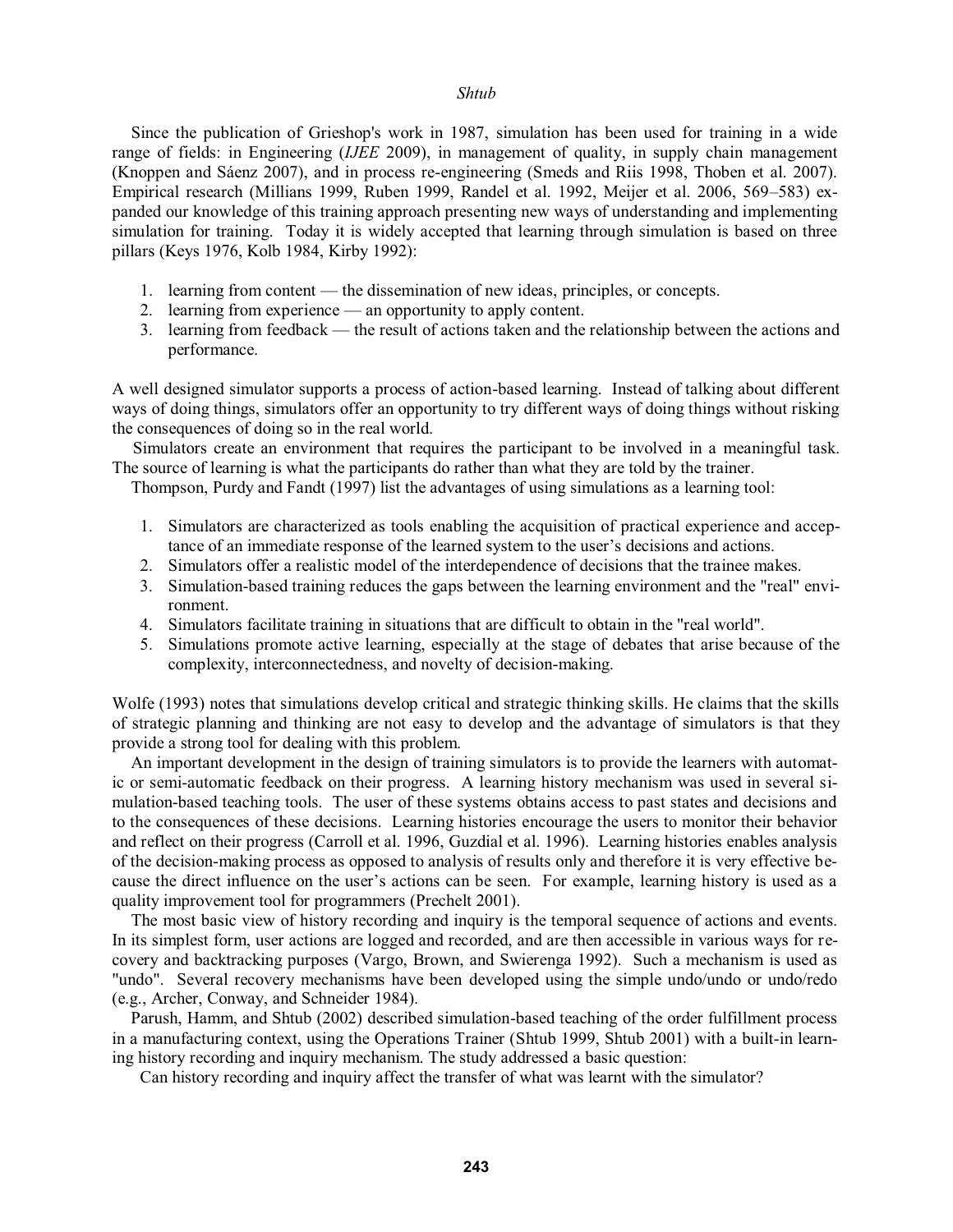The findings showed that with the learning history recording and inquiry available to users, better performance was obtained during the learning process itself. In addition, the performance of learners with the history mechanism was better when transferred to a different context, compared to learners without the history mechanism.

The studies reviewed above demonstrated that having an opportunity to review learning history had a positive impact on learning. However, these studies did not examine if the mode of history recording could have an impact on learning. History recording can be done either by automatic mechanism or by learner control. In automatic history recording, the training system such as the simulator determines when to record a given state in the learning process. These recording points are pre-determined by the simulator designer or the instructor that prepares the training program. In such a situation, the learner is not involved in the decision when to keep a specific state in the learning process. In contrast, in a learner-controlled mode, the learner determines if and when to keep a specific state in the learning process. It was shown however that giving the learners some control over the learning environment by letting them actively construct the acquired knowledge produces better learning (Cuevas et al. 2004).

The successful use of a simulator for teaching project management was reported in several studies (Davidovitch, Parush, and Shtub 2006, 2008, 2009). The simulator — an early generation of PTB called the Project Management Trainer (PMT) was used in those studies as a teaching aid designed to facilitate the learning of project management in a dynamic, stochastic environment. The research focused on the effect of the history recording mechanism on the learning process. Two types of history mechanisms were tested: the automatic history mechanism, in which predefined scenario's states are always saved, and the manual history mechanism, in which the trainee had to show an active involvement and to save selected states manually. In Davidovitch, Parush, and Shtub (2006) the study focused on how project managers' decisions to record the history affected the learning process and on the effects of history inquiry when the ability to restart the simulation from a past state is not enabled. In Davidovitch, Parush, and Shtub (2008) the study focused on the forgetting phenomenon and on how the length of a break period and history mode affected the learning, forgetting, and relearning (LFR) process. Both studies revealed that history recording improved learning; furthermore, with the manual history mechanism learners achieved the best results.

The issue of a simulator's functional fidelity is also of great interest. The fidelity of a simulator is a measure of its deviation from the real situation; it has three dimensions: perceptual, functional and model fidelity. Perceptual fidelity refers to the level of realism it evokes in terms of its look and feel relative to the real system. Functional fidelity refers to the way users or trainees use and control the simulation, its behavior and responses to user actions. Finally, model fidelity refers to the extent to which the mathematical or logical model underlying the simulation is close to the real processes and phenomena.

The fidelity of the simulator has been recognized as a critical factor influencing the transfer of learning (Alessi 1988). In order to provide a higher level of functional fidelity, the PTB simulator includes two functionalities: the ability to control the level of human resources and the ability to control the execution of the tasks. These functionalities are made available to trainees as part of the scenario development. The ability to control the level of human resources refers to the decision to hire or fire employees in accor dance with the changing demand for resources during the project's execution; the project manager can control the number of employees in the project in order to match availability to needs. The ability to control the execution of the tasks refers to the decision to split tasks during execution — a task can begin, stop for a while and continue later.

Davidovitch, Parush, and Shtub (2009) found that higher fidelity improved performances in the learning phase and in the transfer phase to a different scenario.

### **2 PRINCIPLES OF PTB**

The Project Team Builder (PTB) is a training aid designed to facilitate the training of project management in a dynamic, stochastic environment. There are five process groups in the 2008 edition of the PMBOK (that include a total of 42 processes):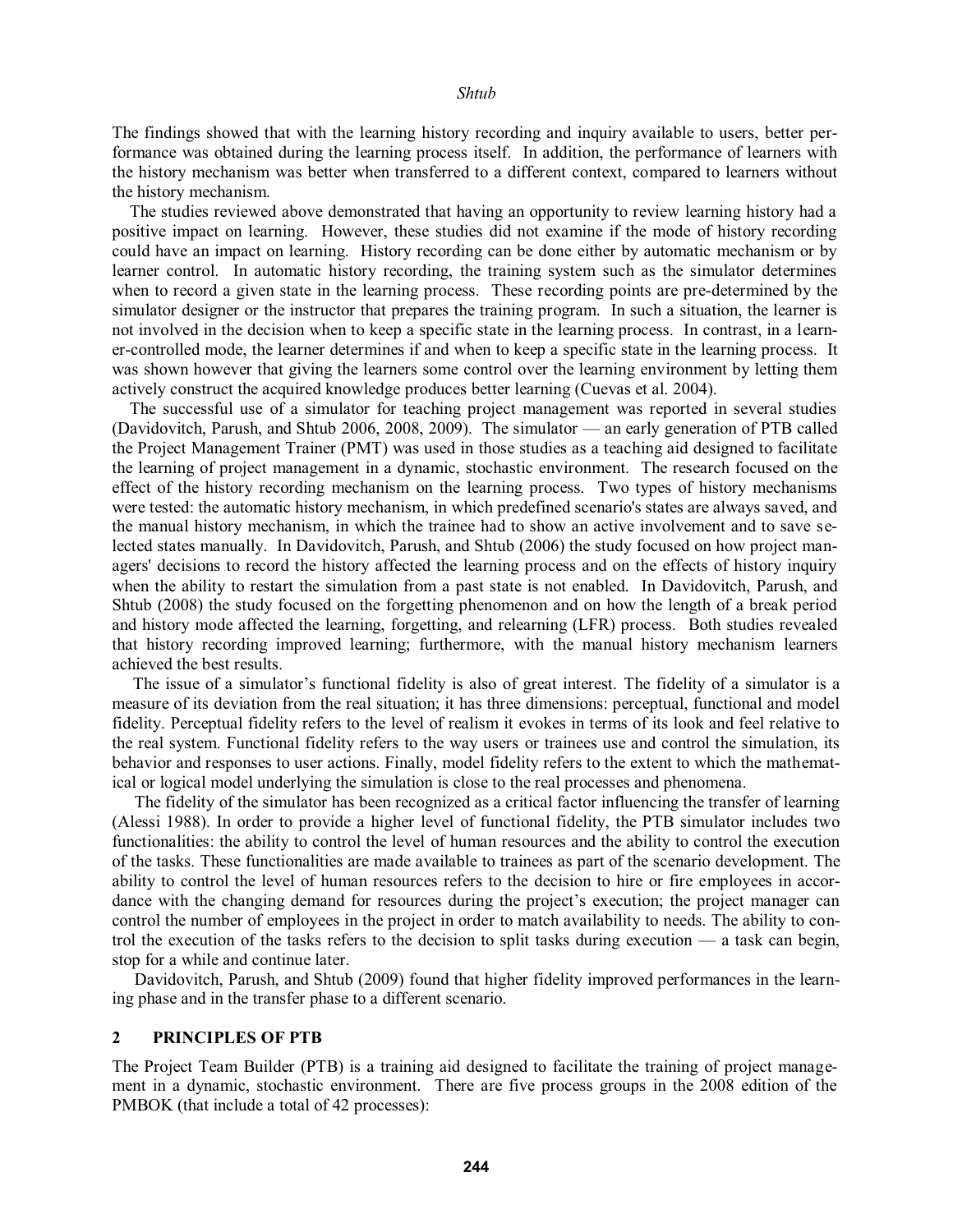- 1. Initiating Process Group
- 2. Planning Process Group
- 3. Executing Process Group
- 4. Monitoring and Controlling Process Group
- 5. Closing Process Group

The PTB supports training in three groups of processes: planning processes, executing processes and monitoring and controlling processes (these three groups of processes include 38 processes out of the 42 but the PTB does not support training in all these 38 processes). The PMBOK stresses the interactions between these three process groups and the PTB is designed to facilitate the integration of these processes during training by using the following principles:

- -• A simulation approach — the PTB simulates one or more projects or several work packages of the same project. The simulation is controlled by a simple user interface and no knowledge of simulation or simulation languages is required.
- $\bullet$  $\bullet$  A case study approach — the PTB is based on a simulation of case studies called scenarios. Each case study is a project or a collection of projects performed in a dynamic stochastic environment. In some scenarios the projects are performed under schedule, budget and resource constraints. The details of these case studies are built into the simulation while all the data required for analysis and decision-making is easily accessed by the user interface.
- $\bullet$ • A dynamic approach — the case studies built into the PTB are dynamic in the sense that the situation changes over time. A random effect is introduced to simulate the uncertainty in the environment, and decisions made by the user cause changes in the state of the system simulated.
- $\bullet$ • A model-based approach — a decision support system is built into the PTB. This system is based on project management concepts. The model base contains well-known models for scheduling, budgeting, resource management and monitoring and control. These models can be consulted at any time.
- $\bullet$  To support decision-making further, a database is built into the PTB. Data on the current state of the simulated system is readily available to the users; it is possible to use the data as input to the models in the model base to support decision-making. Furthermore, using special history mechanisms the user can access data on his past decisions and their consequences.
- $\bullet$ • User friendliness and GUI — the PTB is designed as a teaching and training tool. As such, its Graphic User Interface (GUI) is friendly and easy to learn. Although quite complicated scenarios can be simulated, and the decision support tools are sophisticated, a typical user can learn how to use the PTB within an hour.
- -• An integrated approach — several projects can be managed simultaneously on the PTB. These projects can share the same resources and a common cash flow.
- - Integration of processes: planning processes, executing processes and monitoring and controlling processes. All these processes are performed simultaneously in a dynamic stochastic environment.
- $\bullet$ • Integration with commercial project management tools — the PTB is integrated with Microsoft Project so that the users can import real projects from Microsoft Project and simulate these projects or export the data to Microsoft Project to analyze the scenario and to support its decisions with tools that are commercially available.

The PTB provides a supporting setting for training in Project Management. The concept of a simulation-based training environment with a built-in learning history recording and inquiry mechanism is employed in the PTB. The PTB can be used as a stand-alone system as it contains models for scheduling, budgeting, resource management, cash management, monitoring and control. The PTB can also be used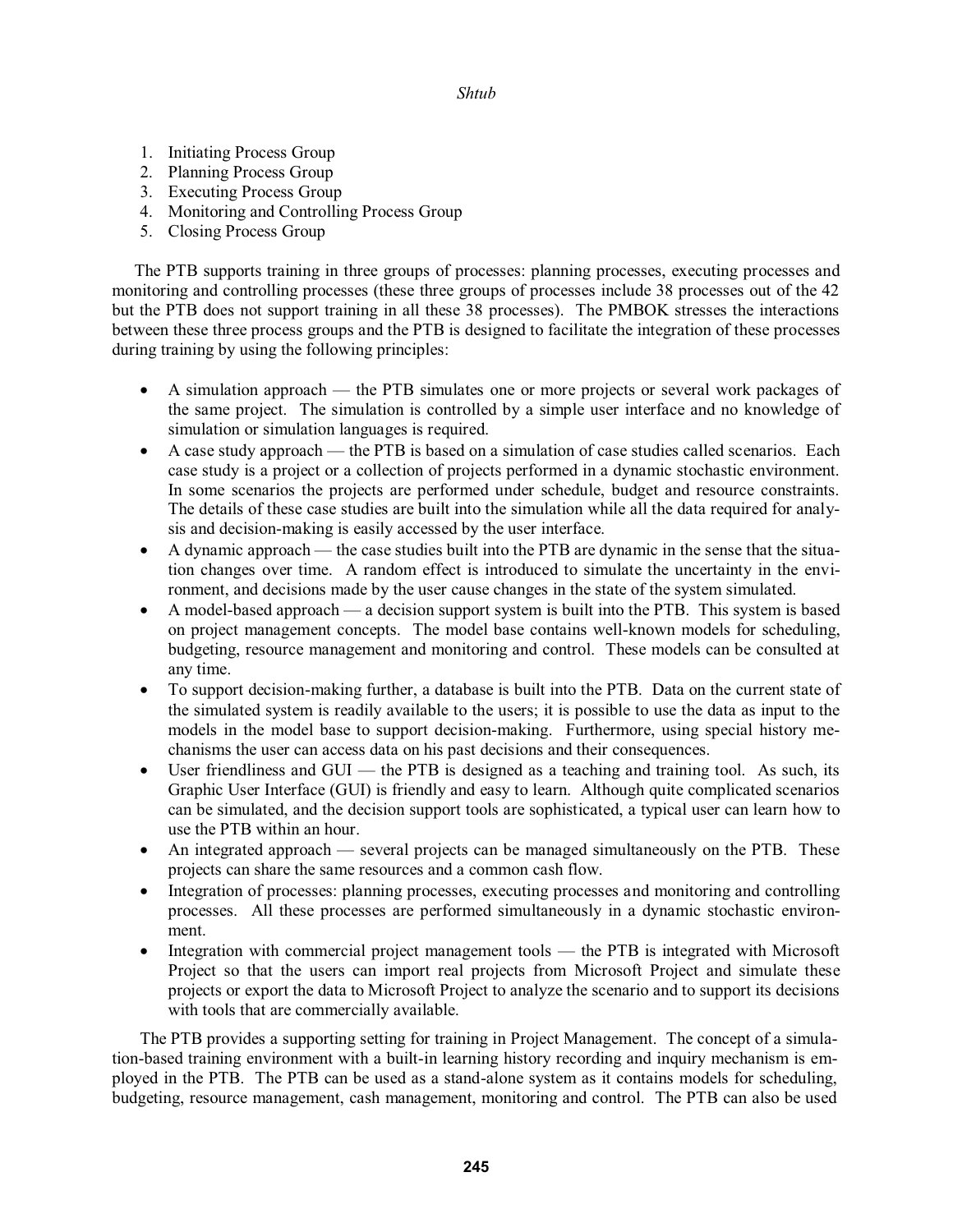with Microsoft Project to plan the project, to monitor and to control it by transferring information from the Project Team Builder (PTB) and analyzing it using Microsoft Project.

# **3 SCENARIOS IN PTB**

The PTB is available in two versions — the individual version and a commercial version. The individual version comes with several predefined scenarios designed to introduce the user to different aspects of project management. All these predefined scenarios are designed for a single user (as the individual version of PTB does not support team learning). The individual version that accompanies the book "Project" management simulation with PTB project team builder" comes with two sets of scenarios. One set is discussed in detail and is used as a basis for a tutorial; the other set of (more advanced) scenarios is designed to help the reader practice his skills and to support self-learning. The commercial version of PTB comes with a scenario generator with which the instructor can generate specific scenarios (http://www.sandboxmodel.com/). The instructor can generate scenarios based on pre-specified teaching objectives (e.g. teaching risk management, resource constraint project scheduling or teaching cash flow management in projects). The instructor can also generate scenarios based on real projects performed in the organization in which the training takes place; in this case it is possible to develop scenarios based on data from real projects imported from commercial project management software like Microsoft Project.

# **3.1 The (simple) Tutorial Scenarios**

A set of four scenarios is used as a basis for the tutorial in the book "Project management simulation with PTB project team builder"; the tutorial is focusing on simple principles of project management. Information on each of these scenarios is available in the general project information screen (see Figure 1):

| <b>General Info</b> |                                                                             |             |                     |           | $\vert x \vert$ |
|---------------------|-----------------------------------------------------------------------------|-------------|---------------------|-----------|-----------------|
|                     | This is a simple example of a deterministic unconstrained project           |             |                     |           |                 |
|                     |                                                                             |             |                     |           |                 |
|                     |                                                                             |             |                     |           |                 |
|                     |                                                                             |             |                     |           |                 |
|                     |                                                                             |             |                     |           |                 |
|                     |                                                                             |             |                     |           |                 |
|                     |                                                                             |             |                     |           |                 |
|                     |                                                                             |             |                     |           |                 |
|                     | Your task is to plan and execute a project and your goal is to complete the |             |                     |           |                 |
|                     | work while minimizing the cost thus maximizing the profit                   |             |                     |           |                 |
|                     |                                                                             |             |                     |           |                 |
| Project Name        | Number of Tasks                                                             | Target Date | <b>Initial Cash</b> | Bonus/Day | Penalty/Day     |
| WorkPackage1        | 6                                                                           | 4           | 1000000             | n         | n               |
|                     |                                                                             |             |                     |           |                 |
|                     |                                                                             |             |                     |           |                 |
|                     |                                                                             |             |                     |           |                 |
|                     |                                                                             |             |                     |           |                 |
|                     |                                                                             |             |                     |           |                 |

Figure 1: the general project information screen

Each scenario has a due date (or a target date) by which the project should finish. In these simple scenarios there is no penalty for late completion and no bonus for early completion. In the advanced scenarios (see 3.2 below) a bonus and penalty are specified for each scenario.

The four tutorial scenarios simulate one building block of a project known as a work package (work package 1 in the screen shot below) with six tasks. Work package 1 consists of tasks related to the management of the project (task A), tasks related to software development and testing (tasks B, and C) and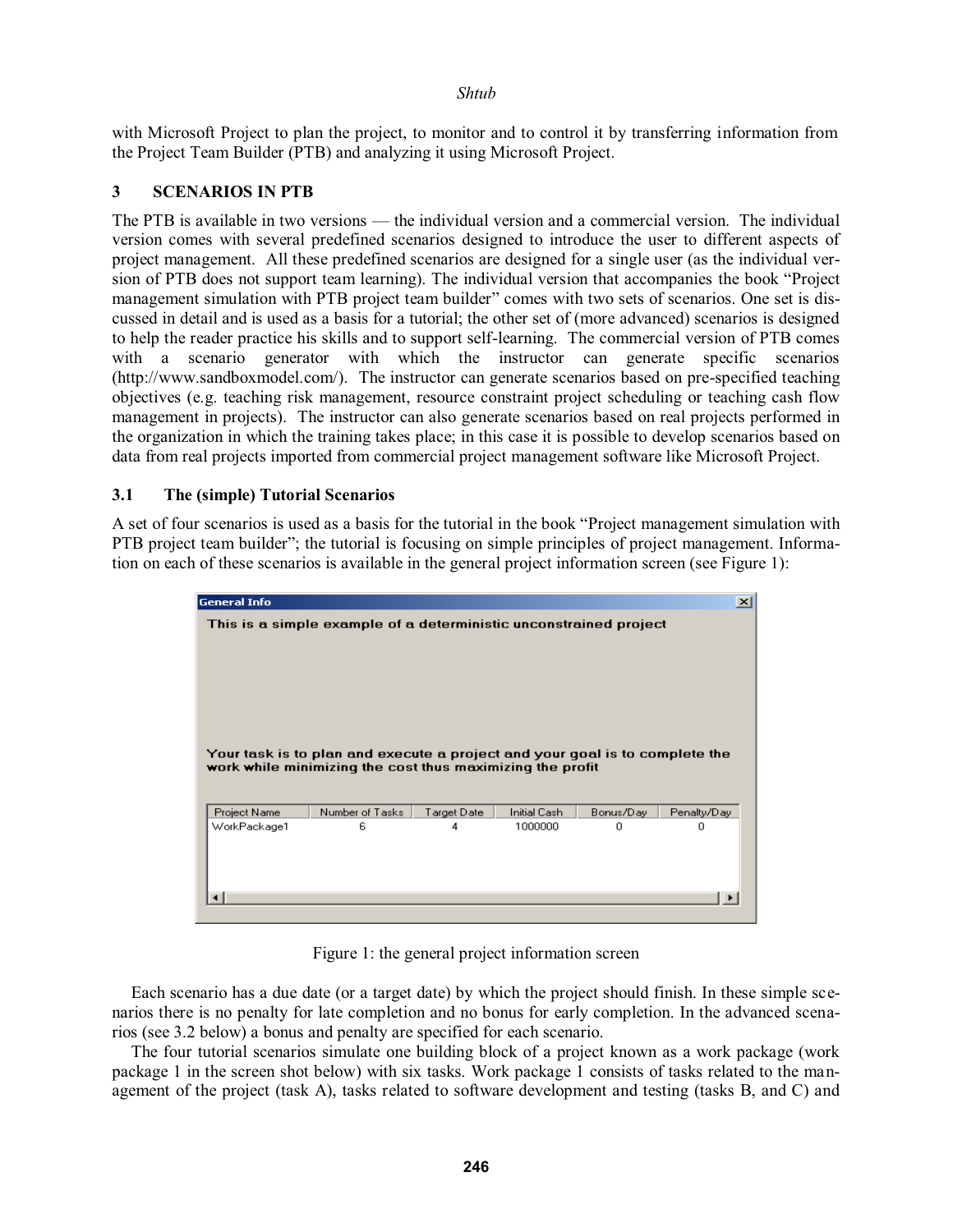tasks related to hardware development and testing (tasks D, E, and F). Each task has an identification number; for example task A is task number 1 and task F is task number 6.

There are precedence relations between some tasks as outlined in the following table (see Figure 2):

| Tasks Info                   |             |                                            |                                | $\vert x \vert$ |
|------------------------------|-------------|--------------------------------------------|--------------------------------|-----------------|
| Project Name                 | Task Name   | Task Number                                | Predecessors (Finish to Start) |                 |
| WorkPackage1                 | А           |                                            |                                |                 |
| WorkPackage1                 | B           | $\frac{2}{3}$                              |                                |                 |
| WorkPackage1                 | C           |                                            | 2                              |                 |
| WorkPackage1                 |             |                                            |                                |                 |
| WorkPackage1<br>WorkPackage1 | D<br>E<br>F | $\begin{array}{c} 4 \\ 5 \\ 6 \end{array}$ | 4<br>5                         |                 |
|                              |             |                                            |                                |                 |
|                              |             |                                            |                                |                 |
|                              |             |                                            |                                |                 |
|                              |             |                                            |                                |                 |
|                              |             |                                            |                                |                 |
|                              |             |                                            |                                |                 |
|                              |             |                                            |                                |                 |
|                              |             |                                            |                                |                 |
|                              |             |                                            |                                |                 |
|                              |             |                                            |                                |                 |
|                              |             |                                            |                                |                 |
|                              |             |                                            |                                |                 |
|                              |             |                                            |                                |                 |

Figure 2: the task information screen

The precedence relations between the tasks of work package 1 are of the finish-to-start type. These precedence relations represent a situation in which a task cannot start till all its predecessors are finished. For example tasks A and B can start as soon as the project starts since both have no predecessors, but task C can start only after its predecessor B is finished.

 In the tutorial scenarios there is only one way to perform each task (in project management this is called a mode). In the advanced scenarios some tasks can be performed in more than one mode, for example a task can be done in-house or by a subcontractor and the user must select one of the two modes for this task. Mode selection is an important decision in project management as the mode defines the type of resources required to perform the task, the required quantity of each resource type, and the expected duration of the task. For example task A (task 1) is a single mode task (see Figure 3).

 The task duration in this example is deterministic, i.e., it is known for sure. Therefore all three estimates (the optimistic time, the most likely time and the pessimistic time) are the same. In an uncertain environment the duration of the task performed at a specific mode is presented by a distribution as depicted in the example of task C (see Figure 4).

In this case the optimistic time is 1 day or one time period (we will assume that time periods in PTB are in days), the most likely time is 2 time periods and the pessimistic time is 9 time periods. During the execution of the project the PTB simulator will randomly generate the actual duration from the above distribution.

The same screen that lists possible modes presents additional information about the task. To perform a task in any given mode resources may be required. In the example above, task C requires one unit of a resource called worker during its execution. The actual cost of the worker performing task C depends on the task's actual duration that may be deterministic or randomly generated by PTB. The fixed cost of the task represents the cost that is independent of the task's actual duration. For example, a fixed cost is the cost of material required to perform the task. The number of resource units required of each resource type is de-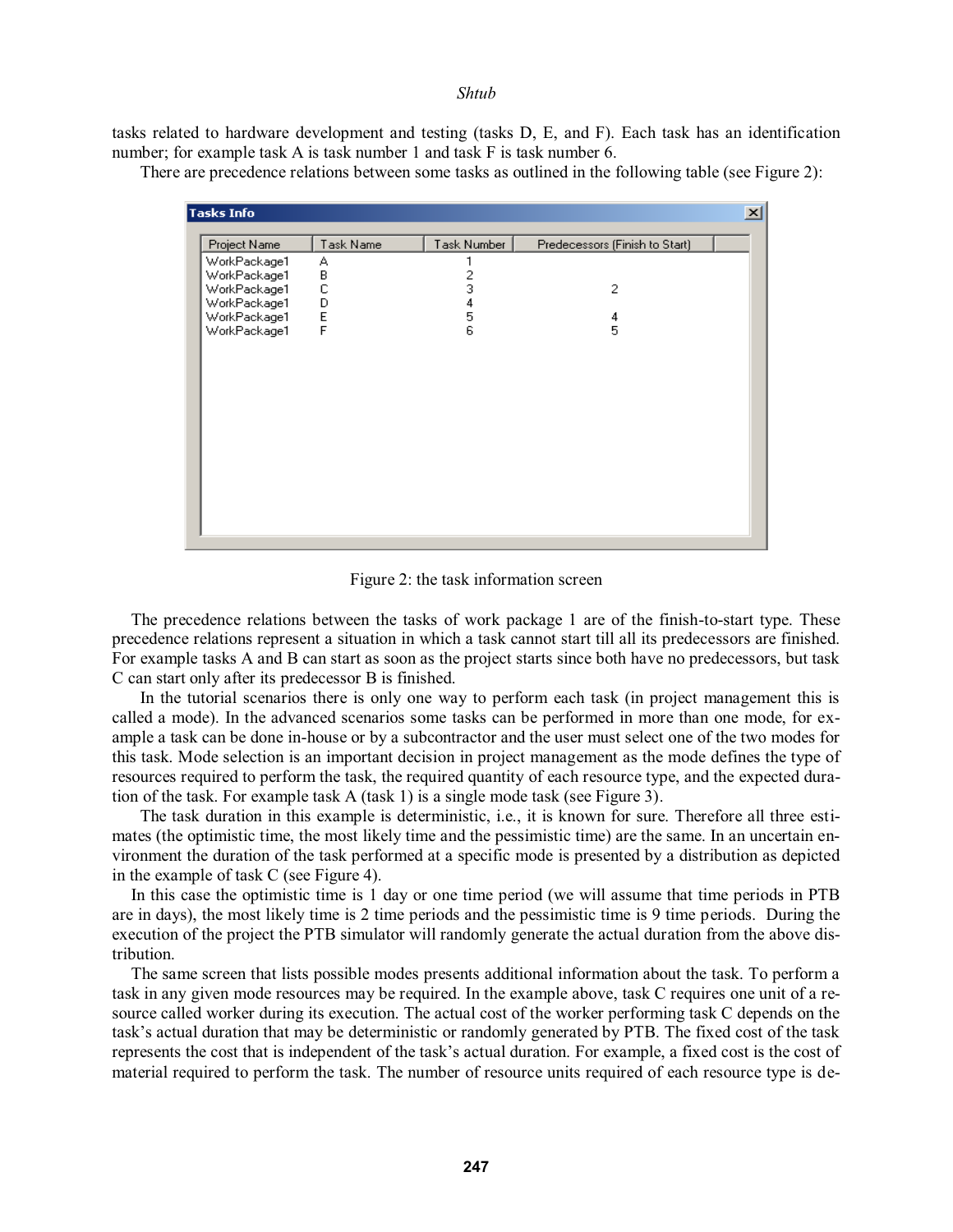fined by the mode— the assumption is that the task cannot be executed unless all the required resources are available in the required quantities.

| Task1               |                          |                  |                  |                  |         |                  |    |
|---------------------|--------------------------|------------------|------------------|------------------|---------|------------------|----|
| Task Name<br>Income | 区<br>T                   | Cost of Split    | 同                |                  |         | Resources Needed |    |
|                     | Optimistic time          | Most likely time | Pessimistic time | Fixed Task Cost  | workers |                  |    |
| Mode 1<br>Status    | 1                        | Time Performance |                  | 0                | 3       |                  |    |
| Undefined           | Start<br>▼               | End              |                  | Start At<br> 0   |         | Actual start     |    |
| Mode                | $\overline{\phantom{m}}$ |                  |                  | Split At<br>10   |         | Actual finish    |    |
|                     |                          |                  |                  | Restart At<br> 0 |         |                  |    |
|                     |                          |                  |                  | Apply Changes    |         |                  |    |
|                     |                          |                  |                  |                  |         |                  | 0K |

Figure 3: deterministic task planning screen

| Task <sub>3</sub>             |                           |                                                    |                  |                                                     |         |                  |    |
|-------------------------------|---------------------------|----------------------------------------------------|------------------|-----------------------------------------------------|---------|------------------|----|
| Task Name<br>Income           | ╔<br>lo                   | Cost of Split                                      | o                |                                                     |         | Resources Needed |    |
|                               | Optimistic time           | Most likely time                                   | Pessimistic time | Fixed Task Cost                                     | workers |                  |    |
| Mode 1<br>Status<br>Undefined | 1<br>$\vert \nabla \vert$ | $\overline{2}$<br>Time Performance<br>End<br>Start | $\overline{9}$   | 0<br>Start At<br>10                                 |         | Actual start     |    |
| Mode                          | $\overline{\phantom{a}}$  |                                                    |                  | Split At<br>10<br>Restart At<br>10<br>Apply Changes |         | Actual finish    |    |
|                               |                           |                                                    |                  |                                                     |         |                  | 0K |

Figure 4: stochastic task planning screen

In addition to mode information, each task may have an income associated with its completion. This is important information for cash flow management, when the user may have to schedule tasks that generate income as early as possible to avoid a situation in which the project is terminated prematurely due to bankruptcy — lack of cash.

 The PTB provides information about the resources required to perform the tasks. Each resource has a specific name. The availability of each resource (number of units) may be fixed in some scenarios or may vary by allowing the user to hire and fire workers (or any other resource). The availability of resources may be deterministic (each resource unit is available every time period with complete certainty) or stochastic (each resource unit is available every time period with a given probability). The cost of resources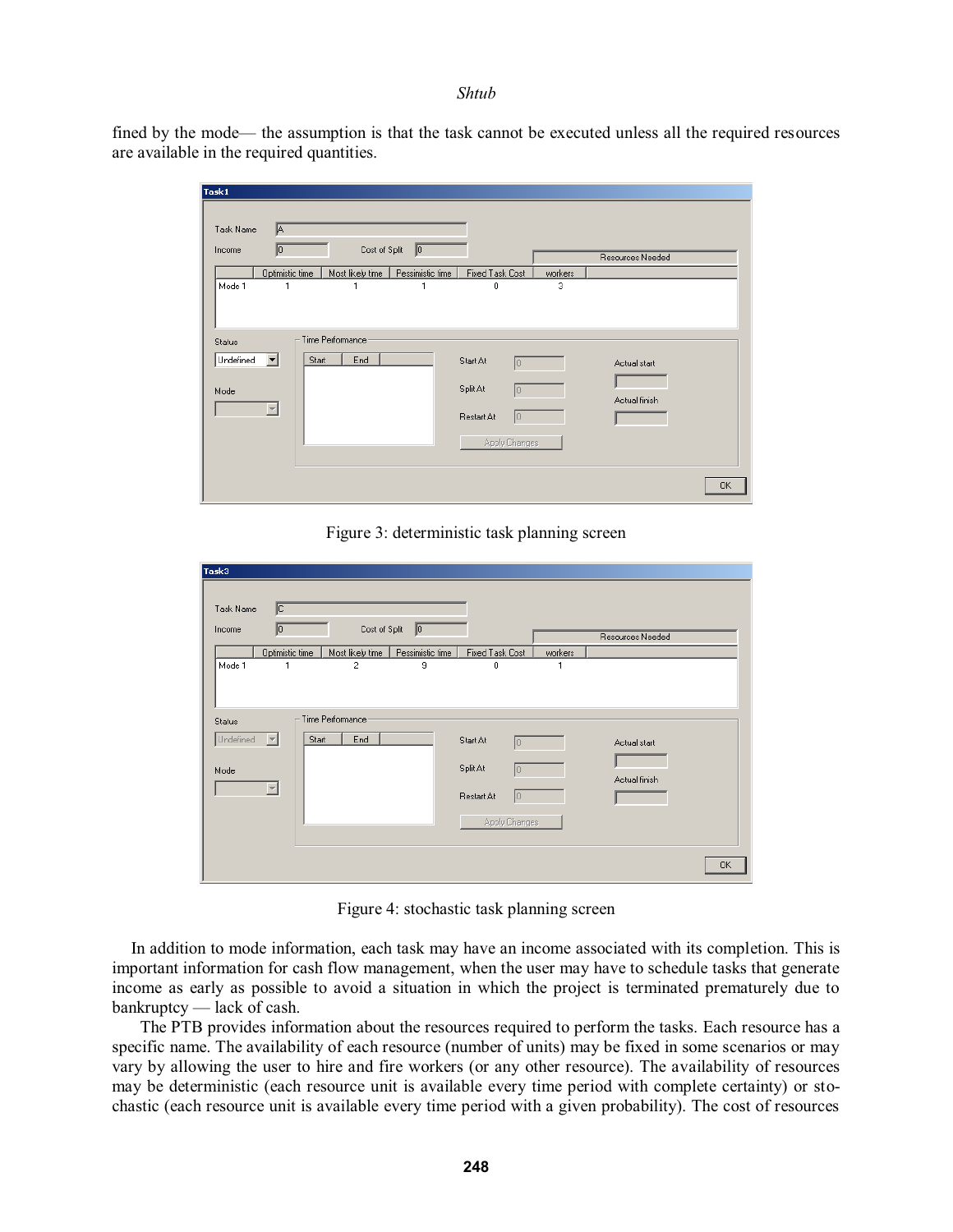is an important factor for project planning. This cost of resources includes the cost per time period (or per day) that the resource is performing a task and for some resources it may include the cost per time period that the resource is idle (not assigned to any task) (see Figure 5):

| <b>Resources Info</b> |               |          |               |             |             |                |               |               | $\mathbf{x}$ |
|-----------------------|---------------|----------|---------------|-------------|-------------|----------------|---------------|---------------|--------------|
| Name                  | Current Units | Cost/Day | Idle Cost/Day | Firing Cost | Hiring Cost | Show up Probab | Minimum Units | Maximum Units |              |
| workers               | 8             | 100      | 0             | 0           | 0           | 1.00           | 4             |               |              |
|                       |               |          |               |             |             |                |               |               |              |
|                       |               |          |               |             |             |                |               |               |              |
|                       |               |          |               |             |             |                |               |               |              |
|                       |               |          |               |             |             |                |               |               |              |
|                       |               |          |               |             |             |                |               |               |              |

Figure 5: the resources information screen with a single resource type

Planning simple projects is a process in which the start time of each task is set, taking into account the precedence relations between tasks, to create a plan that achieves the project goals and does not violate resource, cash and other constraints.

Once a plan is developed the PTB is used to simulate the execution of the plan and let the user manage the project in a dynamic, stochastic environment similar to the environment in which real projects are performed.

The four tutorial scenarios are based on work package 1 as explained above. The tutorial scenarios are designed to train the user in the following situations:

- 1. Unconstrained Deterministic Scheduling (UDS) this is the simplest problem in project planning. Resources are plenty and there is no need to hire any additional resources or to delay tasks due to the shortage of resources. A tool called the Gantt chart is built into the PTB to support this planning activity.
- 2. Unconstrained Stochastic Scheduling (USS) in this problem resources are also available in sufficient quantities and there is no need to hire any additional resources or to delay tasks due to the shortage of resources but the exact duration of each task is not known. Due to the uncertainty there is a need to monitor and control the project during its execution and to take corrective actions when needed. In the Gantt chart the duration of each activity is the average of its three point time estimate (the average of the optimistic time, most likely time and the pessimistic time rounded to the nearest integer). The Gantt chart is used for planning and a control system is used for monitoring and control.
- 3. Resource Constrained Deterministic Scheduling (RCDS) this is a problem in project planning in which resources are limited in availability and there might be a need to delay tasks due to the shortage of resources.
- 4. Resource Constrained Stochastic Scheduling (RCSS) this is a problem in project management in which resources are limited in availability and there might be a need to delay tasks due to the shortage of resources. In addition the exact duration of each task is not known. Due to the uncertainty there is a need to monitor and control the project during its execution and to take corrective actions when needed.

# **3.2 Advanced (challenging) Scenarios**

In addition to the tutorial scenarios the individual version of the Project Team Builder (PTB) that accompanies the book "Project management simulation with PTB project team builder" comes with a set of four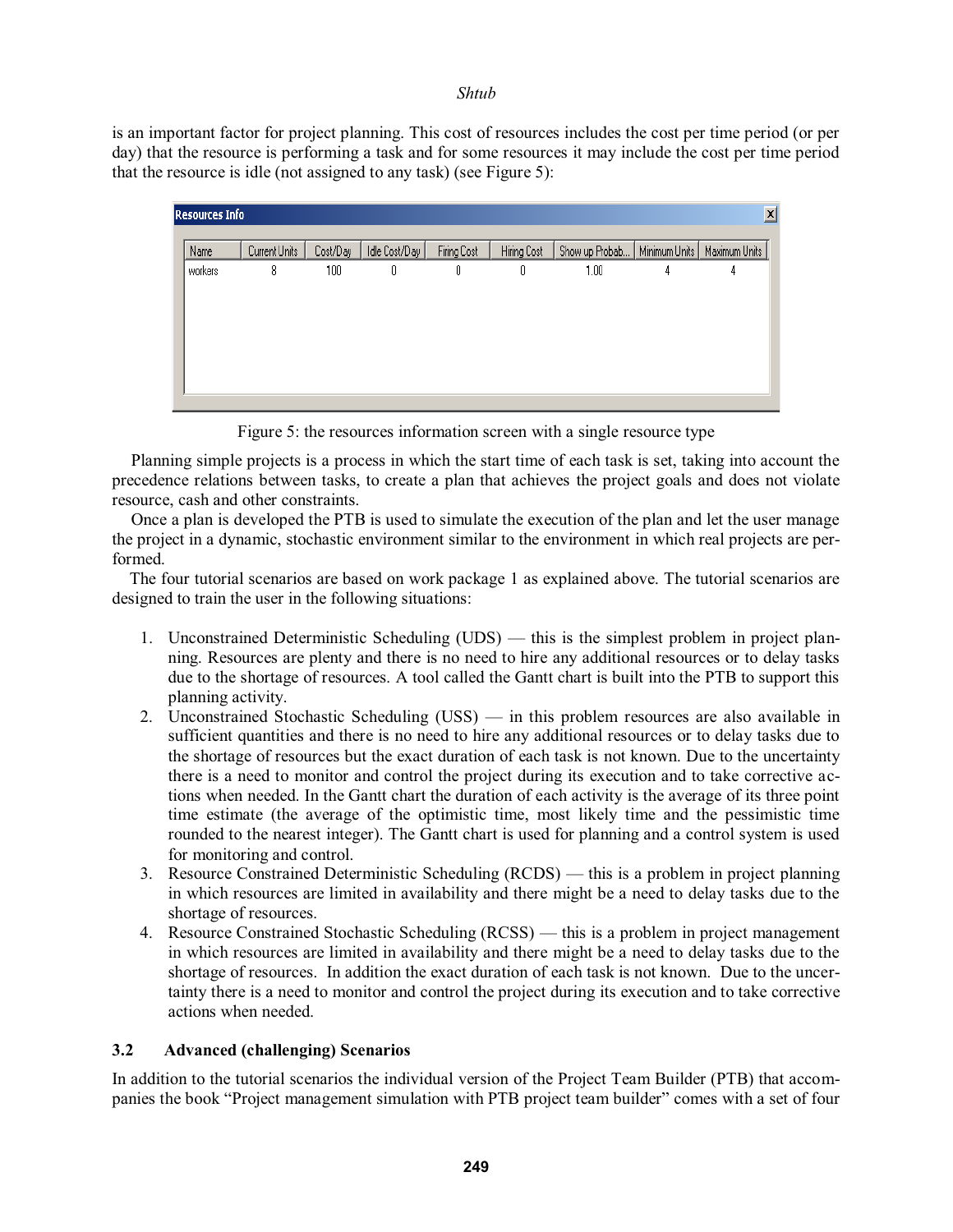advanced scenarios. All the advanced scenarios are based on a real project — The Electrical Distribu**tion Substation Project.** 

An electrical distribution substation is a subsidiary station of an electricity generation, transmission and distribution system where voltage is transformed from high to low using transformers (Wikipedia). It is uneconomical to directly connect electricity consumers to the high-voltage main transmission network, so the distribution station reduces voltage to a value suitable for local distribution. The main issues in planning an electrical distribution substation project are time and cost. A good plan attempts to strike a balance between these two.

The design effort consists of the selection of a proper location, the selection of equipment, facility layout design, mechanical design, electrical design and the design of the building in which the electrical distribution substation is housed.

In the electrical design, incoming lines will almost always have a disconnect switch and a circuit breaker. A disconnect switch is used to provide isolation, since it cannot interrupt load current. A circuit breaker is used as a protection device to interrupt faulty currents automatically, and may be used to switch loads on and off. Both switches and circuit breakers may be operated locally (within the substation) or remotely from a supervisory control center.

Once past the switching components, the lines of a given voltage connect to one or more buses. These are sets of bus bars, usually in multiples of three, since three-phase electrical power distribution is largely universal around the world.

The arrangement of switches, circuit breakers and buses used affects the cost and reliability of the substation. Substations feeding only a single industrial load may have minimal switching provisions, especially for small installations.

Once having established buses for the various voltage levels, transformers may be connected between the voltage levels. These will again have a circuit breaker, much like transmission lines, in case a transformer has a fault (commonly called a 'short circuit').

Along with this, a substation always has control circuitry needed to command the various breakers to open in case of the failure of some component.

In this project, the electrical distribution substation is connected to a generator as a backup. The design is available and a master plan for the project was developed. The main tasks in the master plan are listed in the tasks info. field along with a short description of each task and the preceding tasks.

The project has a due date and late completion will result in a penalty. A bonus for early completion of the project will be paid if the project is finished before its due date.

Three groups of workers are assigned to the project. The number of workers in each group may vary as well as the costs. The workers in each group are having identical skills as summarized in the resources information (see Figure 6):

| Cost/Day<br>Name<br>Current Units |               |             | Hiring Cost | Show up Probab | Lead Time | Minimum Units |
|-----------------------------------|---------------|-------------|-------------|----------------|-----------|---------------|
|                                   | Idle Cost/Day | Firing Cost |             |                |           |               |
| 450<br>Workshop                   | 100           | 30          | 30          | 0.80           |           |               |
| 300<br><b>LTworkers</b>           | 0             | 30          | 30          | 0.80           |           |               |
| 200<br><b>HTworkers</b>           | 0             | 30          | 30          | 0.80           |           |               |
|                                   |               |             |             |                |           |               |
|                                   |               |             |             |                |           |               |

Figure 6: the resources information screen with multiple resource types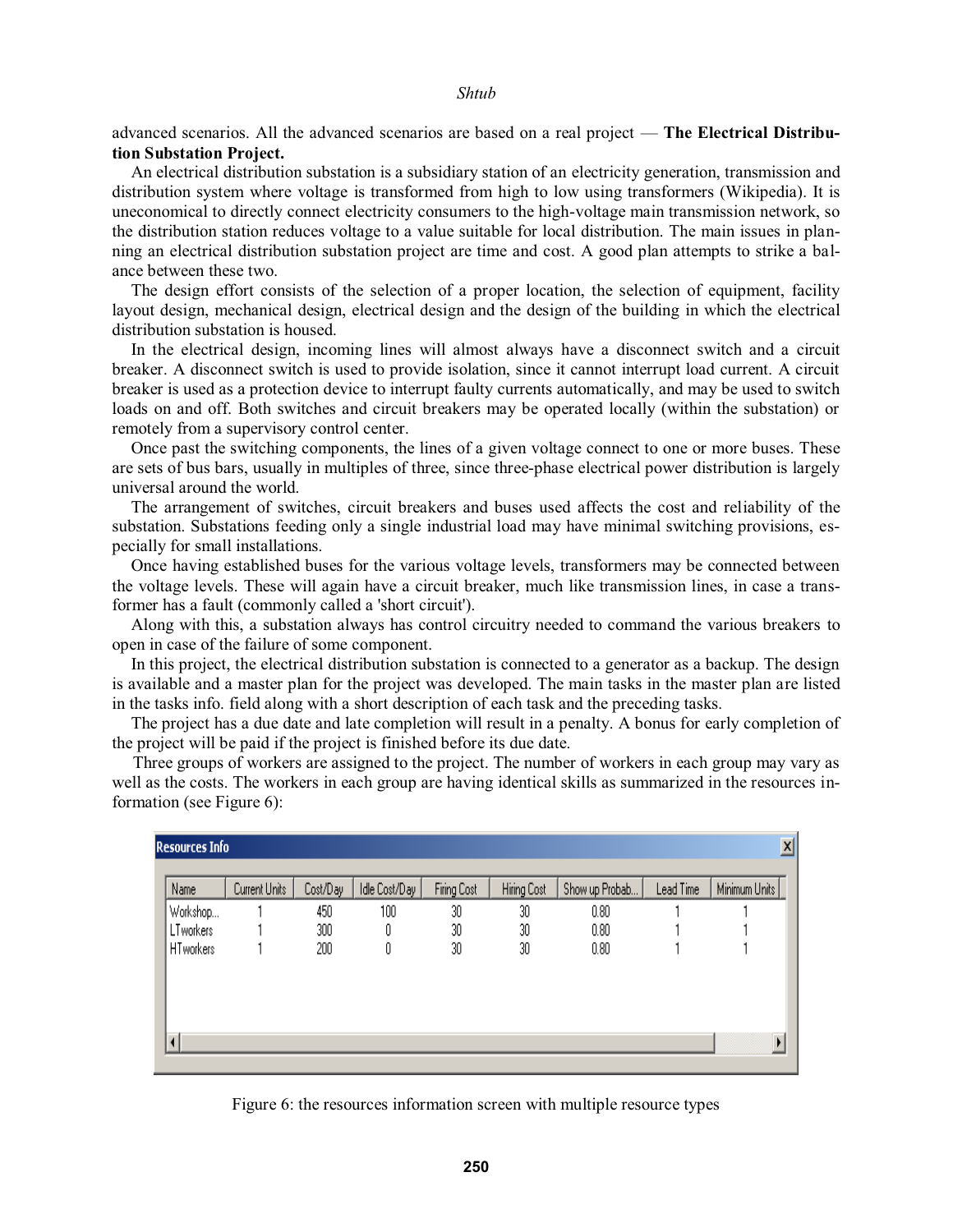| Project Name | Task Name         | Task Number | Predecessors (Finish to Start) |
|--------------|-------------------|-------------|--------------------------------|
| WorkPackage1 | Construction      |             |                                |
| WorkPackage1 | H.Vswitchboard    | 2           |                                |
| WorkPackage1 | L.Vswitchboard    | 3           |                                |
| WorkPackage1 | TransformerInsta  |             |                                |
| WorkPackage1 | H.Vswitchboardl   |             | 1, 2                           |
| WorkPackage1 | L.Vswitchboardl   | 4567        | 1, 3                           |
| WorkPackage1 | H.Vconnection     |             | 4,5                            |
| WorkPackage1 | L.Vconnection     | 8           | 4, 6                           |
| WorkPackage1 | Connectiontoutili | 9           | 7                              |
| WorkPackage1 | Generatorinstalla | 10          |                                |
| WorkPackage1 | Generatorconne    | 11          | 10                             |
| WorkPackage1 | <b>Delivery</b>   | 12          | 8, 9, 11                       |
|              |                   |             |                                |
|              |                   |             |                                |
|              |                   |             |                                |
|              |                   |             |                                |
|              |                   |             |                                |
|              |                   |             |                                |

The Electrical distribution substation Project consists of 12 tasks (see Figure 7):

Figure 7: the task information screen for the electric distribution substation project

The cost of these projects includes the cost of resources (per time period and per time period idle), the cost of hiring and firing resources, the fixed cost of tasks according to the selected mode, and a bonus for early completion or a penalty for late completion (see Figure 8):



Figure 8: the general information screen for the electric distribution substation project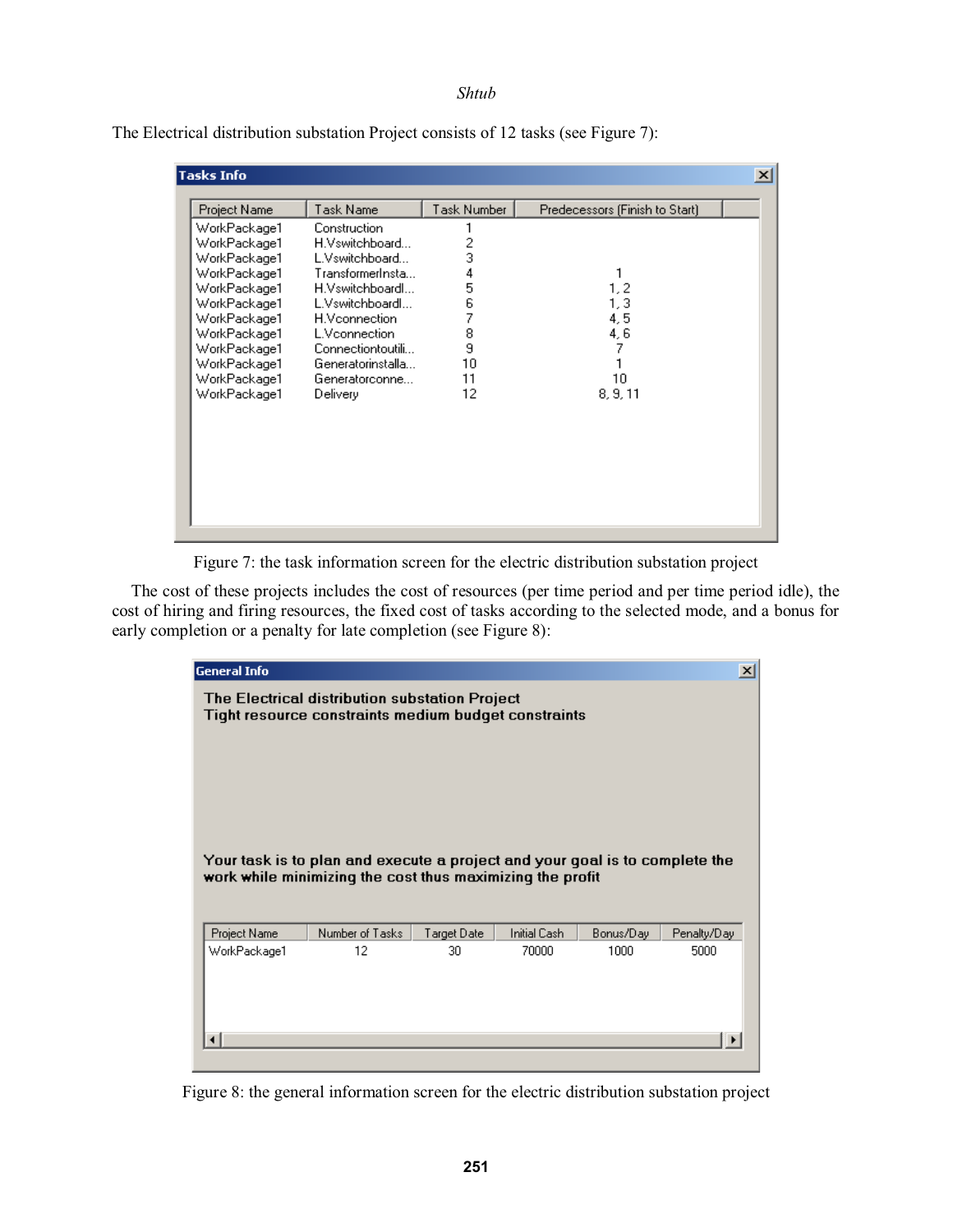In the advanced scenarios the user must pay attention to the trade-offs between the different cost components and to the risk resulting from uncertainty in task duration and in the availability of resources.

Four advanced scenarios are presented. Each scenario is designed to focus on different aspects of project management paying special attention to constraints and uncertainty:

- 1. Light Resource and Light Budget constraints (LRLB)
- 2. Light Resource constraints Medium Budget constraint (LRMB)
- 3. Tight Resource constraints Medium Budget constraints (TRMB)
- 4. Light Resource constraints Tight Budget constraints. (LRTB)

The four advanced scenarios are not solved in the book "Project management simulation with PTB project team builder" and their solution is left as a challenge to the reader.

### **REFERENCES**

- Alessi, S. M. 1998. Fidelity in the design of instructional simulations. *Journal of Computer-Based Instruction* 15(2):40–47.
- Archer, J.E., R. Conway, and F.B. Schneider. 1984. User recovery and reversal in interactive systems. *ACM Transactions on Programming Languages and Systems* 6(1):1–19.
- Carroll, S., S. Beyerlein, M. Ford, and D. Apple. 1996. The learning assessment journal as a tool for structured reflection in process education. *Proceedings of Frontiers in Education'96*, IEEE, 310-313.
- Cuevas, H.M., S.M. Fiore, C.A. Bowers, and E. Salas. 2004. Fostering constructive cognitive and metacognitive activity in computer-based complex task training environments. *Computers in Human Behavior* 20:225-241.
- Davidovitch, L., A. Parush, and A. Shtub. 2006. Simulation-based learning in engineering education: Performance and transfer in learning project management. *Journal of Engineering Education* 95(4):289-299.
- Davidovitch, L, A. Parush, and A. Shtub. 2008. Simulation-based learning: The learning-forgettingrelearning process and impact of learning history. *Computers and Education* 50:866–880.
- Davidovitch, L, A. Parush, and A. Shtub. 2009. The impact of functional fidelity in simulator-based learning of project management. *International Journal of Engineering Education* 25(2):333–340.
- Grieshop, J. I. 1987. Games: powerful tools for learning. *Journal of Extension* 25(1).
- Guzdial, M., J. Kolodner, C. Hmelo, H. Narayanan, D. Carlso, N. Rappin, R. Hubscher, J. Turns, and W. Newstetter. 1996. The collaboratory notebook. *Communications of the ACM* 39(4):32–33.
- *IJEE*. 2009. Special issue on Simulators for Engineering Education and for Professional Development. *International Journal of Engineering Education* 25(2).
- Keys, B. 1976. A review of learning research in business gaming. In: *Proceedings of the Third Annual Conference of the Association for Business Simulation and Experimental Learning, ABSEL*, ed. B. H. Sord.
- Kirby. A. 1992. *Games for trainers 1*. Cambridge: Gower.
- Knoppen, D., and M.J. Sáenz. 2007. Supply chain collaboration games: a conceptual model of the gaming process. In: *Learning with games*, ed. M. Taisch, and J. Cassina. Italy: Mar. Co.
- Kolb, D. A. 1984. *Experiential learning*. England: Prentice Hall.
- Meijer, S., G.J. Hofstede, G. Beers, and S.W. Omta. 2006. Trust and tracing game: learning about transactions and embeddedness in a trade network. *Production Planning and Control* 17(6):569–583.
- Millians, D. 1999. Thirty years and more of simulations and games. *Simulation & Gaming* 30(3):352– 355.
- Parush, A., H. Hamm, and A. Shtub. 2002. Learning histories in simulation-based teaching: the effects on self-learning and transfer. *Computers and Education* 39:319–332.